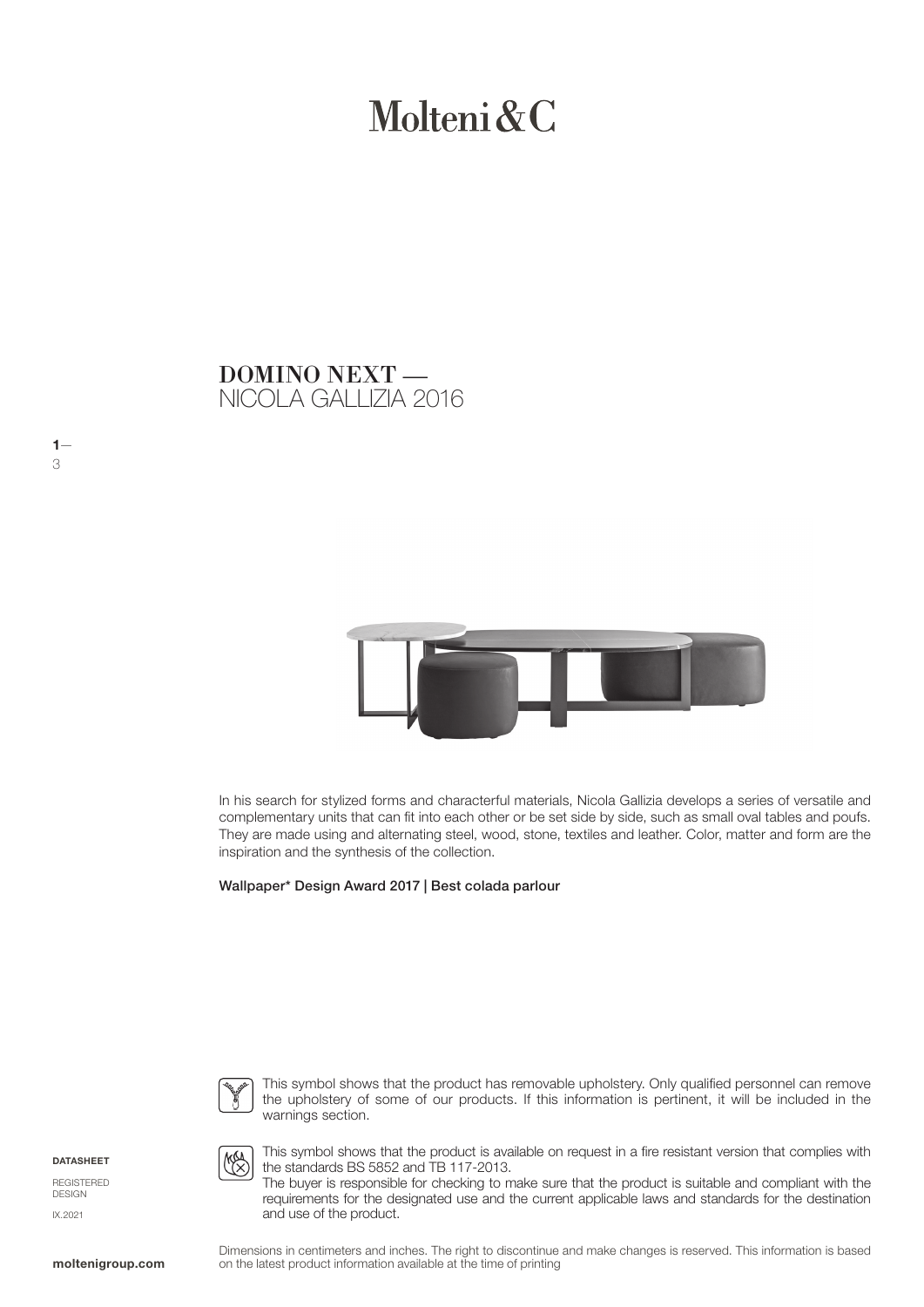DOMINO NEXT— NICOLA GALLIZIA 2016

Molteni&C

#### FINISHES

SMALL TABLES STRUCTURE FINISHES black chrome pewter colour

MARBLE SMALL TABLES TOP FINISHES white Carrara emperador dark green alpine orient grey silver wave black marquina silver dune Sahara noir

WOODEN SMALL TABLES TOP FINISHES eucalyptus grey oak graphite oak walnut

GLASS TOP FINISHES coloured glass in the Molteni colour range etched coloured glass in the Molteni colour range

 $2-$ 3

#### TECHNICAL INFORMATION

SMALL TABLES STRUCTURE (CHROME AND/OR PAINTED VERSIONS) Steel with non-slip plastic feet.

#### WOODEN TOP

calacatta gold

Wooden particleboard faced with Eucalyptus (Eucalyptus globulus), Oak (Quercus) or Walnut (Juglans nigra) veneer painted in colours from the "Molteni Range".

#### MARBLE TOP

Marble in Range finishes with anti-stain, water-repellent treatments.

#### GLASS TOP

Glass (th. 10mm), tempered coloured extralight or etched and coloured in the colours available in the "Molteni Range".

#### POUF

Solid firwood (Picea abies) and plywood frame, padded with foam polyurethane in various densities. Light velvet cover and plastic feet.

#### OUTER COVERING

See card attached, specific to each cover.





SMALL TABLES POUF







#### **DATASHEET**

REGISTERED DESIGN IX.2021